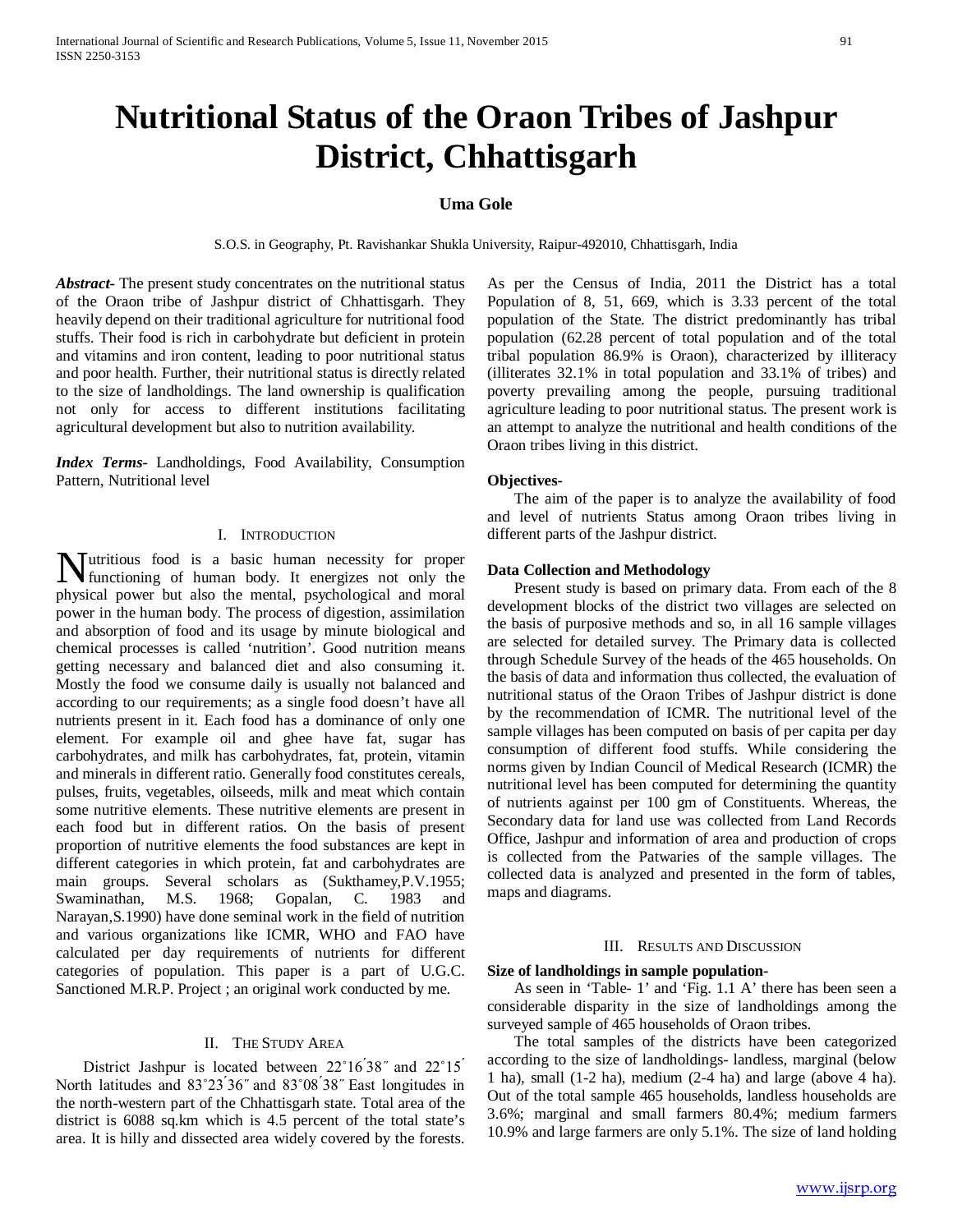is the major determinant of the adoption of agricultural innovations and its productivity. Thus the low economic condition of the Oraon farmers is the reflection of marginal and small operational holdings.

#### **Production of Crops**

 In the sample villages regarding the Kharif crops Mundadih village has 97%, of its total cropped area under Paddy cultivation; it is the largest area dedicated to paddy among the sample villages. The terrain of Mundadih is a level irrigated plain, but with majority of area dedicated to paddy its contribution to other Kharif crops such is minimal. Where the village Sakardih has 47% of its total cropped area under paddy cultivation, this village is not only located on high altitude of above 750 mt. but also has dense forest coverage.

 Other than paddy in Kharif season pulses and oilseeds are also grown in the sample villages. The village Basen (Bagicha Block), has the highest area under pulses (15.9%); it is mainly due to the area being irrigated by Ghughiri river (a tributary of Maini) and a favorable altitude. Whereas the village Baighama (Jashpur Block) has the lowest percentage under pulses (6%); but this village is not only situated on a high altitude but also is irrigated by the rainfed Sank river.

 Similarly for oilseeds village Sakardih (Mnora Block) has the highest percentage under (33.5%); whereas Mundadih has the lowest (0.1%).

 It is remarkable in the Kharif cropping pattern the interchangeable situations of village Mundadih (Farsabahar Block) and Sakardih. Mundadih is committed to paddy and does to have under considerations any other crop, even pulses and vegetables have a negligible area. While Sakardih (Manora Block) give less than half of its total cropped area to paddy and has a moderate area under to variety of pulses, oilseeds, vegetables and other cereals.

 In the Rabi season paddy is not grown in half of the sample villages of namely – Mundadih, Basen, Ambachuwa, Bemtatoil, Chiknipani, Jamchuwa, Semarkachhar and Barjor. Of the remaining villages Ghogha (Bagicha Block) has the highest (66%) under Rabi paddy, while Kukurbhukka (Pathalgoan Block) has only lowest (1.4%). Regarding area under pulses Semarkachhar (Kansabel Block) has the highest area (59.4%) indulged, whereas Ambachuwa (KunKuri Block) has lowest (1.4%). In oilseeds Ambachuwa has the highest (75.4%) and Barjor (Kansabel Block) has lowest (4.7%). The cropping in Rabi season is directly related to irrigation, but many a sample villages do not have proper irrigational facilities. These are backward tribal villages irrigated by tributaries of rain fed rivers. The tribal also plant low maintenance crops like Jatangi (Ram Til) and groundnut whose oil is consumed by them. The Rabi crops have a wide variety but small individual area of crops due to inability to irrigate large patch altogether; thus the farmers raise crops in small patches of irrigated or water available area.

## **Food Availability and Consumption Pattern-**

 The main source of food availability in the district as a whole is its production of agricultural crops, especially in the tribal regions where Oraon tribe resides. Rice is the major food stuff because of the dominance of paddy cultivation. The rice is consumed in the form of cooked rice (*Bhaat*) and also in

different other forms, such as '*Baasi*', '*Penj* ' (Rice Starch) and '*Chawalki Roti*' (Rice Chappti). In the sample Oraon households the average per capita per day rice consumption is 368.3 gm. The 'Table No. 3' shows the Average Consumption of different Foodstuffs in Oraon Tribes by their size of landholding.

 The highest rice consumption within the sample villages is among large farmer households of village Basen (606.4 gm. per capita per day); the main factor being high yield of paddy due to irrigation from river Ghurmundi a tributary of river Maini. The lowest rice consumption is in landless households of village Ghoghar (225 gm. per capita per day), the main contributing factors being irrigated cropping with dense forest cover and location on Upper Pat Region.

 In the sample households the average per capita per day consumption of pulses is 13.6 gm. For an average man 76 gm pulses are required. Thus there is acute deficiency of pulse consumption among Oraons of this district. The highest consumption is large farmer households of Baighima village (24.6 gm. per capita per day).

 The green leafy vegetables are consumed in the district throughout the year and the Oraon households access it through gathering from nearby forests and self cultivation. Per day per capita consumption is 39.3 gm which is much lower than the normal requirement of 100 gm. The consumption is highest in Mundadih (70.5gm) of Pharsabahar Block; while lowest in Ambachua of Kunkuni block.

Jatagni also known as Ramtil is the widely used oilseed in the district. Other than this mustard, groundnut and other oilseeds are also used. The average oilseeds consumption per capita per day is 11.1 gm. The lowest is found among landless households of Ghoghar (4.2 gm.) while the highest is in Sakardih and Ambachuwa villages (both 6.7 gm.), which is also quite low.

 The highest consumption of meat is seen in large farmers of Patwakona phasabahar Block (30.6 gm.) and considerably high among middle class farmers of Mundadih (26.8). The overall per capita per day consumption of total meat, fish and eggs was found to be only 11.6 gm.

#### **Nutritional Level-**

 The nutritional level of the sample has been computed on basis of per capita per day consumption of different food stuffs. While considering the norms given by Indian Council of Medical Research (ICMR) the nutritional level has been computed for determining the quantity of nutrients against per 100 gm. of Constituents. The 'Table No. 3' shows the Balanced Diet Composition and Actual Intake of Nutrients by the sample villages.

# **Calorie Intake-**

 Calorie has a significant place in food, as it helps to gain energy to human body. The calorie requirement differs for adult (different for men and women) and children. The average calorie per day per capita in sample was found to be 1712 which less than the norm of 2400 (kcal). This disparity is gradually a result of difference in their size of landholdings. There is wide variation in per day per capita calorie intake among households of different size classes of landholding (Table 1). It ranges from 971 among landless households to 2173 among big farmers. It is evident from the 'Table 1' that the size of landholdings plays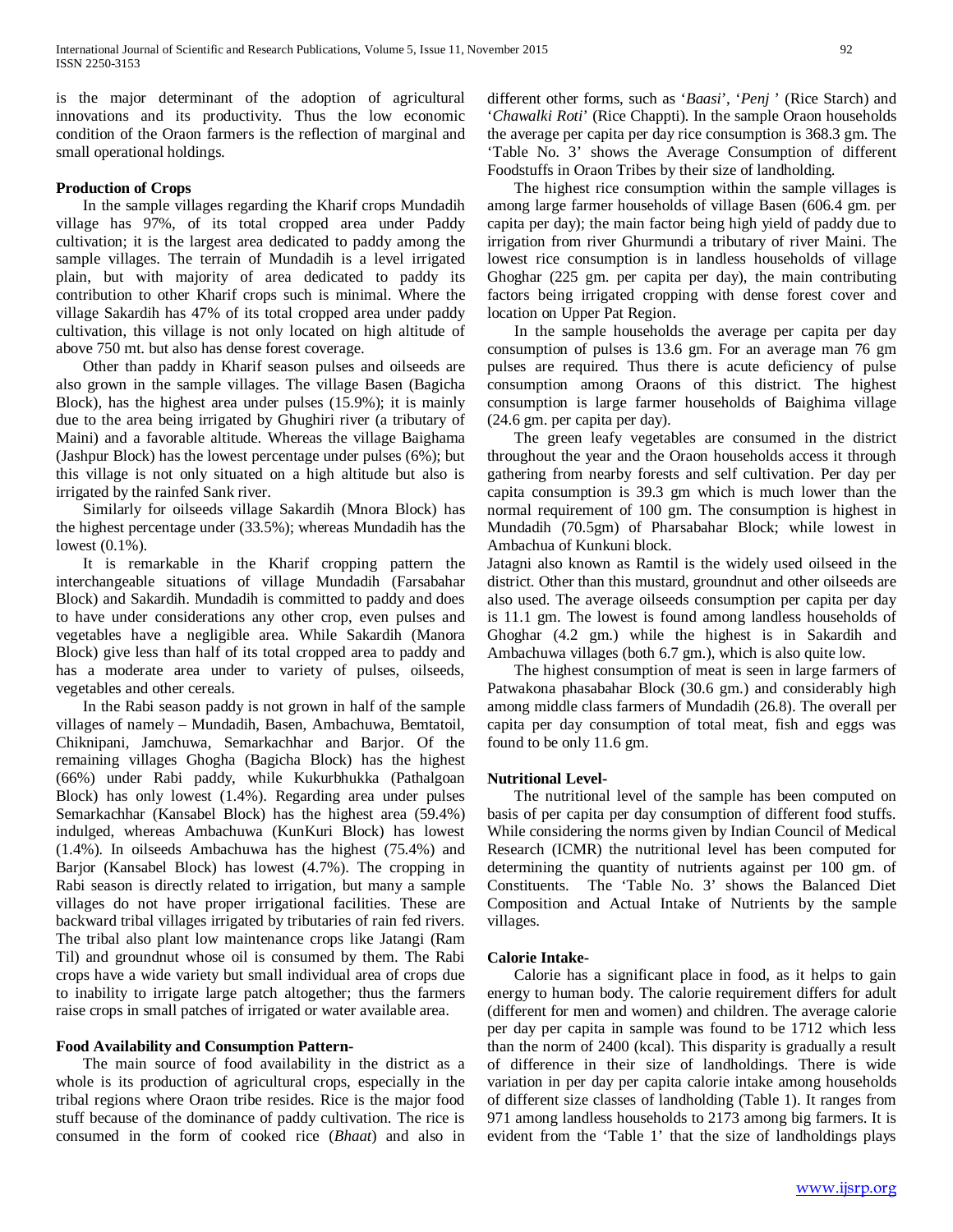very crucial role in calorie intake of food. The highest intake is in village Basen of Bagicha block (2693), higher than the recommended. The 'Fig. 1.1 B' shows the graphical representation of Calorie consumption according to the size of landholdings of the sample villages.

# **Protein-**

 Protein is an important component of our diet as a human being can live for days without fat and carbohydrates but not without protein. Continuous supply of protein is necessary for development of human brain and new cells in human body. The norm for protein is 55 gm per day per capita and the sample surprisingly has an average of 40.2 gm per day per capita. The landless households of village Chiknikpani (Pathalgaon block) have the lowest per day per capita intake of protein (Fig. 1.2 A). Marginal and small landholders also have comparatively lower per day per capita intake of protein.

#### **Calcium**

 Calcium is not necessary only for growth but also for bones and teeth and it also keeps the water balance of human body. Human body needs calcium more than any other minerals and it is received from milk and milk products; green leafy vegetables; small fishes in abundant quantity while in cereals and meat is also found in small traces. It is relevant here that in the Oraon households the use of milk in negligible. The average per capita per day consumption of calcium arrives at 136 mg which very low in comparison of recommended amount of 400 mg. It is (243.4mg) in village Mundadih (Pharsabahar block) which is still much lower than the recommended amount. Consumption of calcium also shows direct relationship with size of landholdings (Fig. 1.2 B). .

#### **Vitamin "A"-**

 Every person needs 3000 International Unit of Vitamin" A" in his daily diet; which is obtained from eggs, meat, milk, mango, papaya, carrot, spinach, leafy vegetables like chaulai and lettuce, etc. It helps in development of human body, eye health, making of tissues and glow of skin. In the surveyed sample households the average per day per capita 1746 iu of Vitamin "A" is observed which is quite less than the recommended amount of 3000 iu. This lower level of Vitamin "A" has been observer in all the sample villages of the district. This is due lack of balanced diet as well as greater use of cereals and lesser use of fruits, milk and vegetables in the diet. Highest value of Vitamin "A" is seen in Basen village (2532 iu) while the lowest is in village Ambachuwa (1457 iu). (Fig.1.2 B)

# **Vitamin B<sub>1</sub>** (Thymine)

The water soluble Vitamin " $B_1$ " is also called as Thymine. Its deficiency causes Beriberi. Vitamin "B1" is also called as anti-beriberi or anti-neurotic in earlier days. In all Vitamins it has an important place. The average per capita per day intake among sample households arrives at 0.82 mg, which is less than the normal value of 1.2 mg. Situation is worst among landless Oraons who, on average, consume  $0.5$  mg of Vitamin  $B_1$  per day; while marginal and the small farming households have the average of .085 and 0.97 mg. Mundadih, Basen, Barjor,

Pandripani, Ghamharia and Sakardih have the average of 1.1 mg per day per capita (Fig. 1.3 B).

# **Vitamin B<sub>2</sub>** (Riboflavin)

 Riboflavin constructs the red cell in human body and helps in digestion process and also protects the skin. Its main source is milk and milk products, sprouted grains and pulses, oilseeds, green leafy vegetables, meat and eggs. The recommended quantity per capita per day of Vitamin  $B_2$  is 1.32 mg where as in the sample it is found to be 0.9 mg. It ranges from 0.5 mg in landless farming households to 1.0 mg among marginal, small and medium classes of farmers and 0.9 mg in large farming households. But it is 1.4 mg for the large farming households in Baighama (Jashpur Block). The highest is seen in village Tempu (Manora Block) and Ghoghar (Bagicha Block) 1.3 mg and lowest in Chiknipani (Pathalgaonn Block) 0.6 mg (Fig. 1.4 B).

### **Vitamin "C"**

 Vitamin "C" is necessary for proper functioning of human body and for it 50 mg per day per capita is needed. It not only helps against contagious diseases but also aids in case of injuries. It is an important nutrient for teeth, gum health, bone strength and respiratory functions. Scurvy is caused by its deficiency. It is obtained from citrus fruits and green vegetables. Aamla (Indian Gooseberry) is an important source of Vitamin "C" in the sample region which is obtained from nearby forests. The highest value of average per capita per day consumption of Vitamin "C" is seen in Mundadih village (69.8 mg) which is quite higher than the recommended value of 19.8 mg (Fig. 1.4 B). All sample villages have higher average consumption of Vitamin "C" than the norm requirement as it is easily available in seasonal fruits like Aamla, Ber (Indian Plum), Mango, Guava, etc.

#### **Iron**

 Iron is quite important for human body as it transports oxygen from lungs to organs and is found in intestine in liquid form. Of the whole human body 0.004% is iron. For a healthy human 20 gm per day of iron is necessary. In the sample households it has been found to be 16.03 gm per day per capita; this being due to lesser intake of pulses and green vegetables. The highest value was seen in large farming households of village Baighama (26.5 gm.) and lowest in landless households of village Semarkachhar (13.1 gm) (Fig. 1.5 A)

#### **Nutrients Deficiency**

 It is seen that consumption of cereals is sufficient in the district. But in terms of nutrients, most of the households have deficient in Calorie, Protein, Vitamin "A" Vitamin "B", Vitamin "C" and Iron intake. This is because the intake in a particular region depends mostly on the production of food crops in that region. Most of the rural people rarely supplement their food by purchasing food stuffs from outside. While purchasing different products, at past the forest materials collected by these Oraon tribes Aamla which contents vitamin "C", different medicinal plants and also some seasonal fruits are collected by this tribes. But in present all the timbers from trees are cut and used for fuel by human beings. The forest is also controlled by the government hence, in present they are deprived of that nominal amount of nutrients from the trees. . The purchasing power of rural people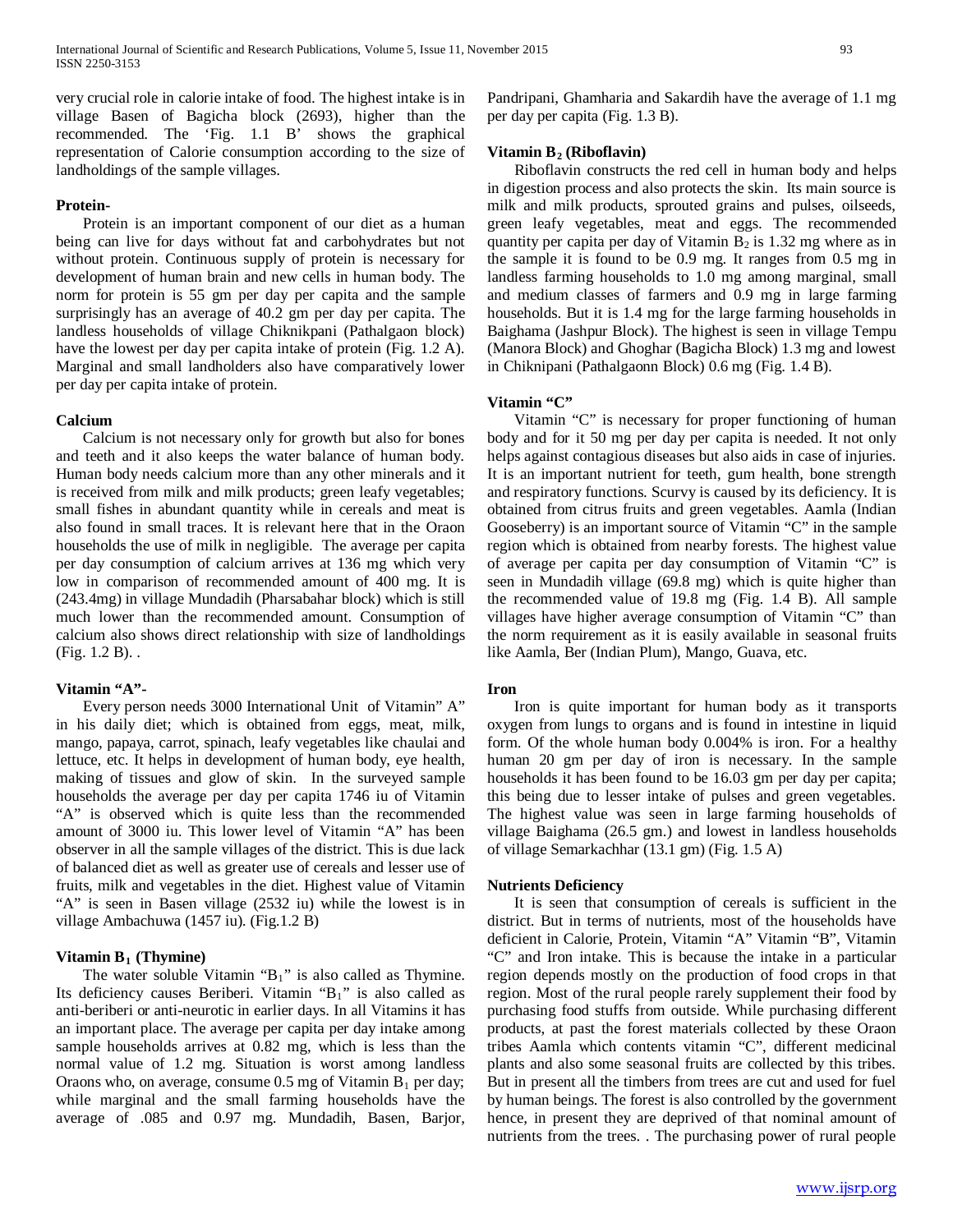usually depends on the size of land holdings and only people of medium and large farmers can afford to purchase supplementary food items from markets. It indicates that the size of land holding and therefore income of household can be positively be correlated with all the nutrients intake. Perhaps the most important nutrition problem that is still not fully solved is that of meeting all the nutrients Calorie, Protein, Vitamin A,  $B_1$ ,  $B_2$ , C, Calcium and Iron are requirements of man. The above all the nutrients for women, young children is the main nutritional problem of the region and causes malnutrition, if both its direct and indirect effects are consider, is major source of ill health . Here, in these households the calcium deficiency is there because the Oraon tribes have an imagery ideas that the milk produced by the cow is to be fed-up for the calf and not for themselves. As far as nutritional deficiency is concerned the poverty and ignorance of rural area.

#### IV. CONCLUSION

 The Oraon households of Jashpur district principally depend on their own production of food stuffs. Because of lacking socioeconomic condition the Oraon tribes is indulged in traditional agriculture characterized by lack of irrigation, modern agricultural technology and machinery. Weak economic status and low literacy and low awareness result in low productivity and production. It directly manifests in food consumption pattern. Rice dominated diet is rich in carbohydrates but deficient in other nutrients. Intake of nutrients is directly related to the size of landholdings and usually increases with the increasing size of landholding. The large farming households have access to more diversified food stuffs than landless or marginal farmers.

For the development of Oraon tribes government should facilitate their upliftment through educating them about various agricultural technologies and provide cheap affordable resources. Irrigation facilities should be created through constructing of tanks and ponds. The major problem in the region is that the tribals are unknown of the modern medicines and ignorant of modern agricultural practices and are non-trusting outsiders. Thus the government should post the educated and trained tribals in their regions as they can get to teach and help the tribals in their local language.

#### **REFERENCES**

Mohammad, A. (1977). Food and Nutrition in India, K.B. Publication, New Delhi.

- [2] Ansari, S.H. (2005). Spatial Organization of Health care Facilities in Haryana, National Geographical Journal of India, 51: 51-62.
- [3] Banks, A.L. (1959). The study of the Geography of Diseases, Geographical Journal, 124: 199-216.
- [4] Choubey, K. (1989). Environment and Health Status of Primitive Baiga Tribe of BaigaChak area, M.P.Tribal Health Bulletin, Jabalpur, 2: 39-45.
- [5] Gole, U. (2009). Carrying Capacity of Land in Seonath Basin, The Goa Geographer, 6: 49-53.
- [6] Gopalan, C. (2004). Nutritive Value of Indian Food, Hyderabad: National Institute of Nutrition (NIN).
- [7] Husain, S.S. (1990). Agricultural, Malnutrition and Deficiency Diseases in Rural Uttar Pradesh, Geographical Journal, 117: 20-25.
- [8] ICMR, (1991). Nutritive Value of Indian Foods, ICMR, Hyderabad.
- [9] Khan, Z.A. (1969). Nutritional Deficiency Diseases and Environmental Factors in the Central Ganga Yamuna Doab, The Geographer, 16: 57-77.
- [10] May, J.M. (1953). The Geography and Diseases ,Scientific American, 188:17-21.
- [11] Mishra, R.P. (1970). Nutrition and Health in India, Journal of Human Evolution, 7: 88-93.
- [12] Mishra, R.P. and Dubey, R.S. (1985). Nutritional Level in a Rural Settlement of Madhya Pradesh, Geographical Review of India, 47:(1) 47-51.
- [13] Mishra, R.P. (2006). Trends in food Availability in Madhya Pradesh, National Geographer, 41:33-42.
- [14] Narayanan, S. (2011). Fundamentals of Nutrition, Research Publication, Jaipur.
- [15] Sharma, S.K. (1998). Evaluation of Knowledge and Use of High-Yielding Variety of Seeds by the Tribals of the Betul-Chhindwara Plateau, M.P.; The Geographer, 65: 44-48.
- [16] Sharma, S.K. (1999). Social Structure and adoption of Agricultural Innovations in Madhya Pradesh, Geographical Review of India, 61 (2): 160-164.
- [17] Shafi, M. (1967). Food production Efficiency and Nutrition in India, The Geographer, 14:23-27
- [18] Swaminathan, M.S., (1968). Agricultural production and Nutritional Improvements, Farm and parliament, 3(1):9-10.
- [19] Sukhatme, P.V. (1962). The food and nutrition situation in India, Journal of the Indian Society of Agricultural Statistics, 19 (1): 49-87.
- [20] Joshi,Y.G.(1983). Spatial impact of Tribal Development Blocks as Centers of Innovation of Agricultural Development, A Study of Jhabua District, M.P. Geographical Review of India, 45:35-44.

#### AUTHORS

**First Author** – Uma Gole, S.O.S. in Geography, Pt. Ravishankar Shukla University, Raipur-492010, Chhattisgarh, India, Email: umagole@rediffmail.com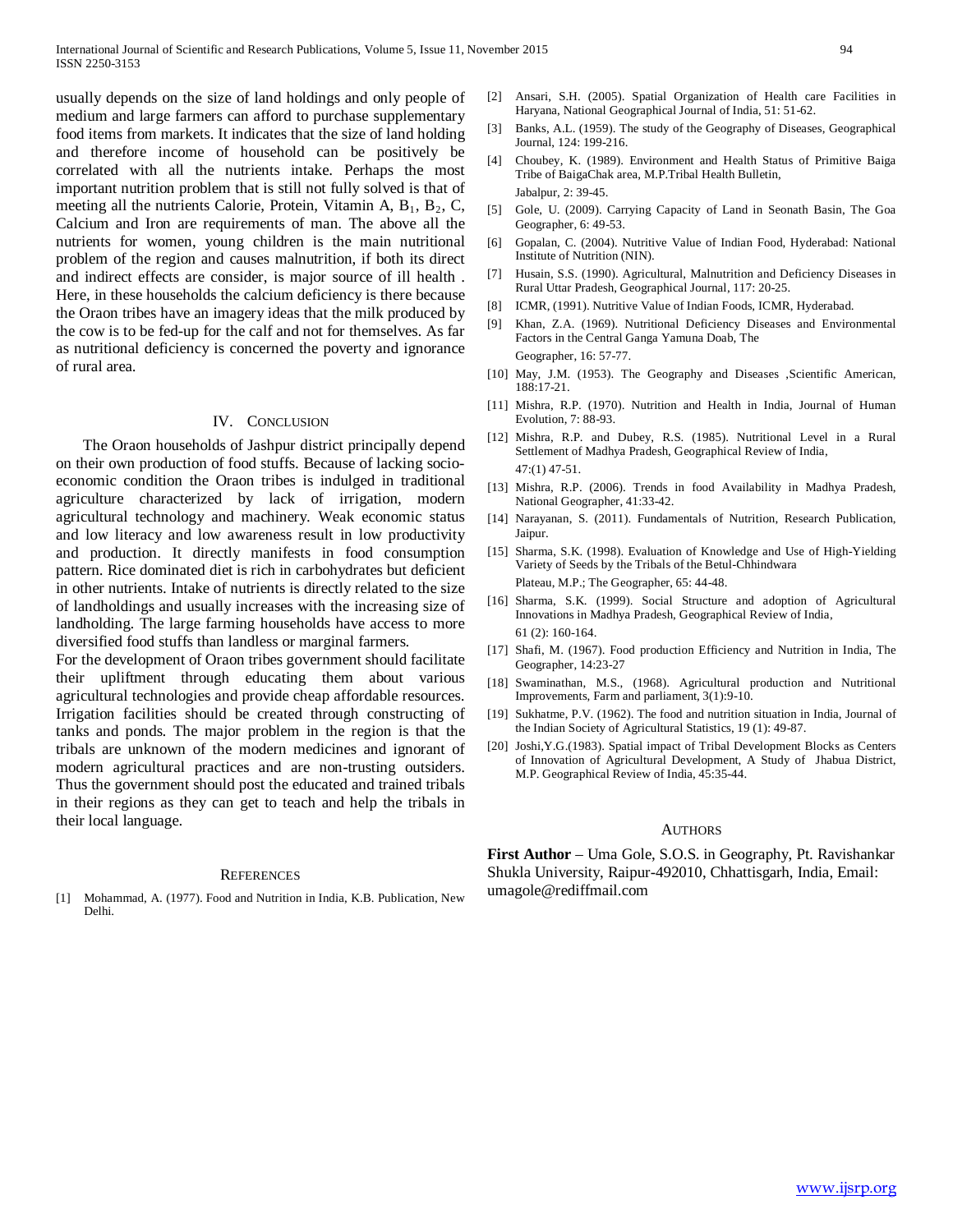

■ Landless ■ Marginal ■ Small ■ Medium ■ Large



**Fig. 1.1 Protein Consumption Per Capita Per Day A**

**No. of Respondents**

No. of Respondents

**Calorie Consumption (2400**  Calorie Consumption (2400<br>Kl.Cal.)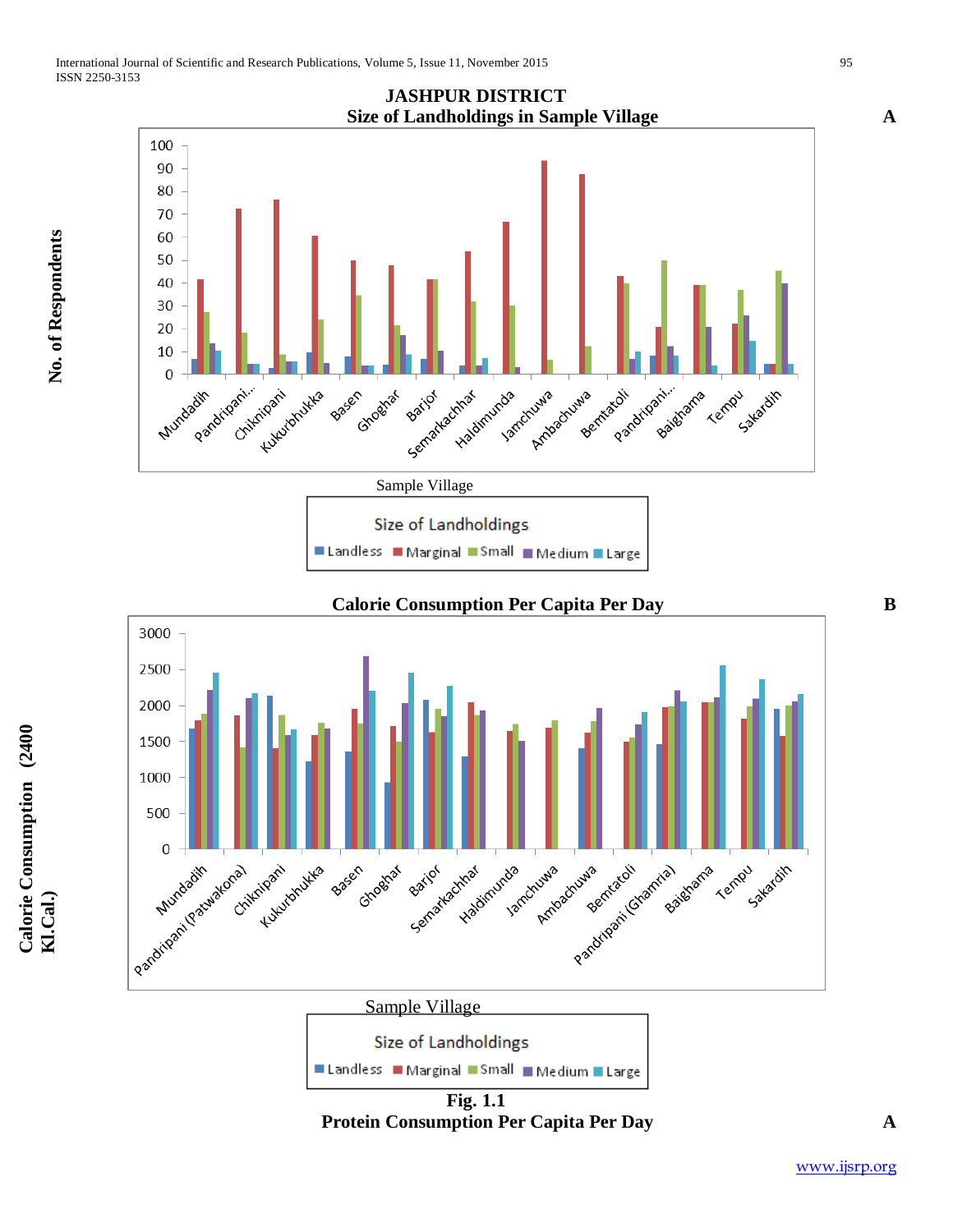



**Fig. 1.2 Vitamin-"A" Consumption Per Capita Per Day A**

[www.ijsrp.org](http://ijsrp.org/)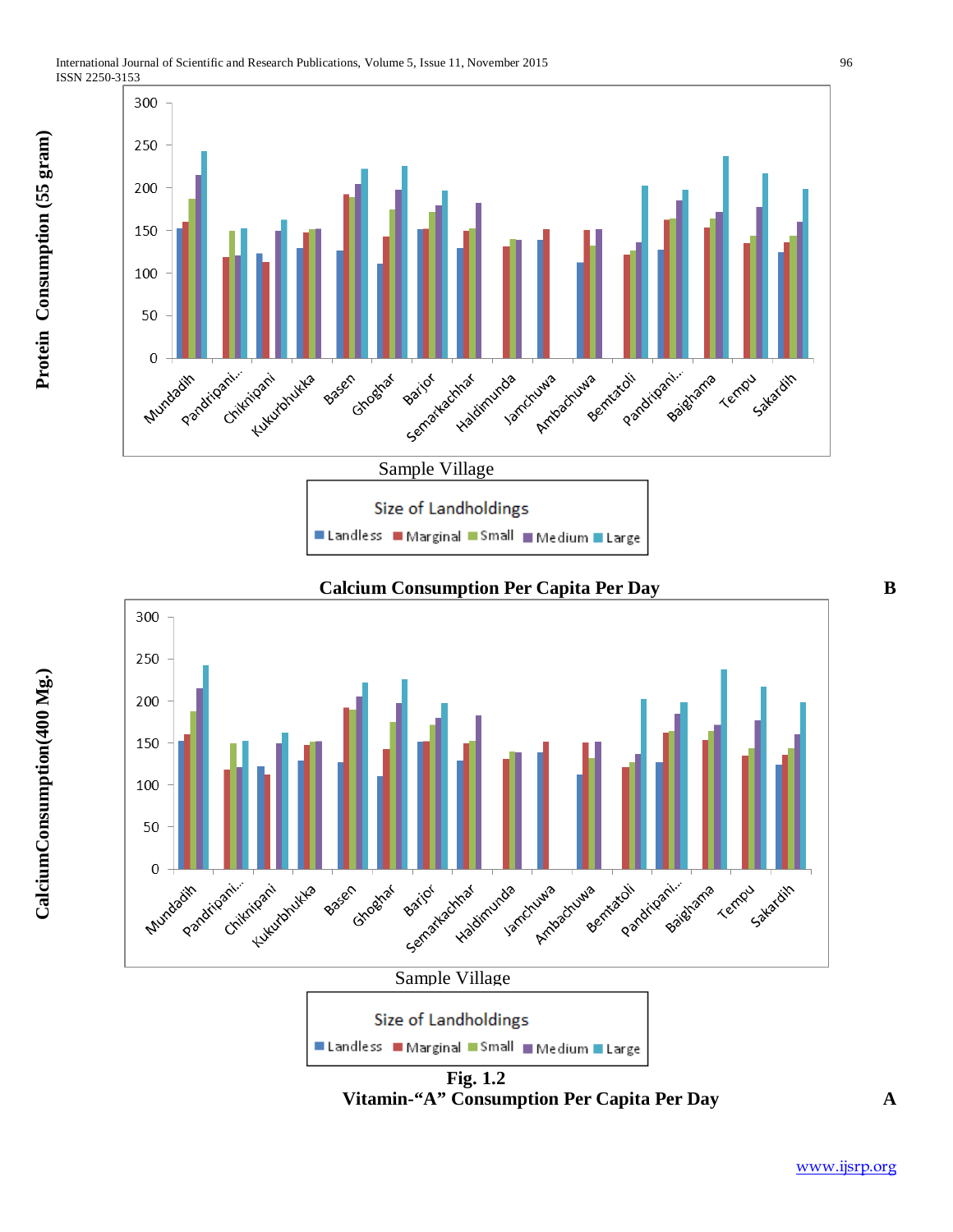





**Fig. 1.3 Vitamin-"B2" Consumption Per Capita Per Day A**

[www.ijsrp.org](http://ijsrp.org/)

Vitamin-A Consumption(3000Iu) **Vitamin-A Consumption( 3000Iu)**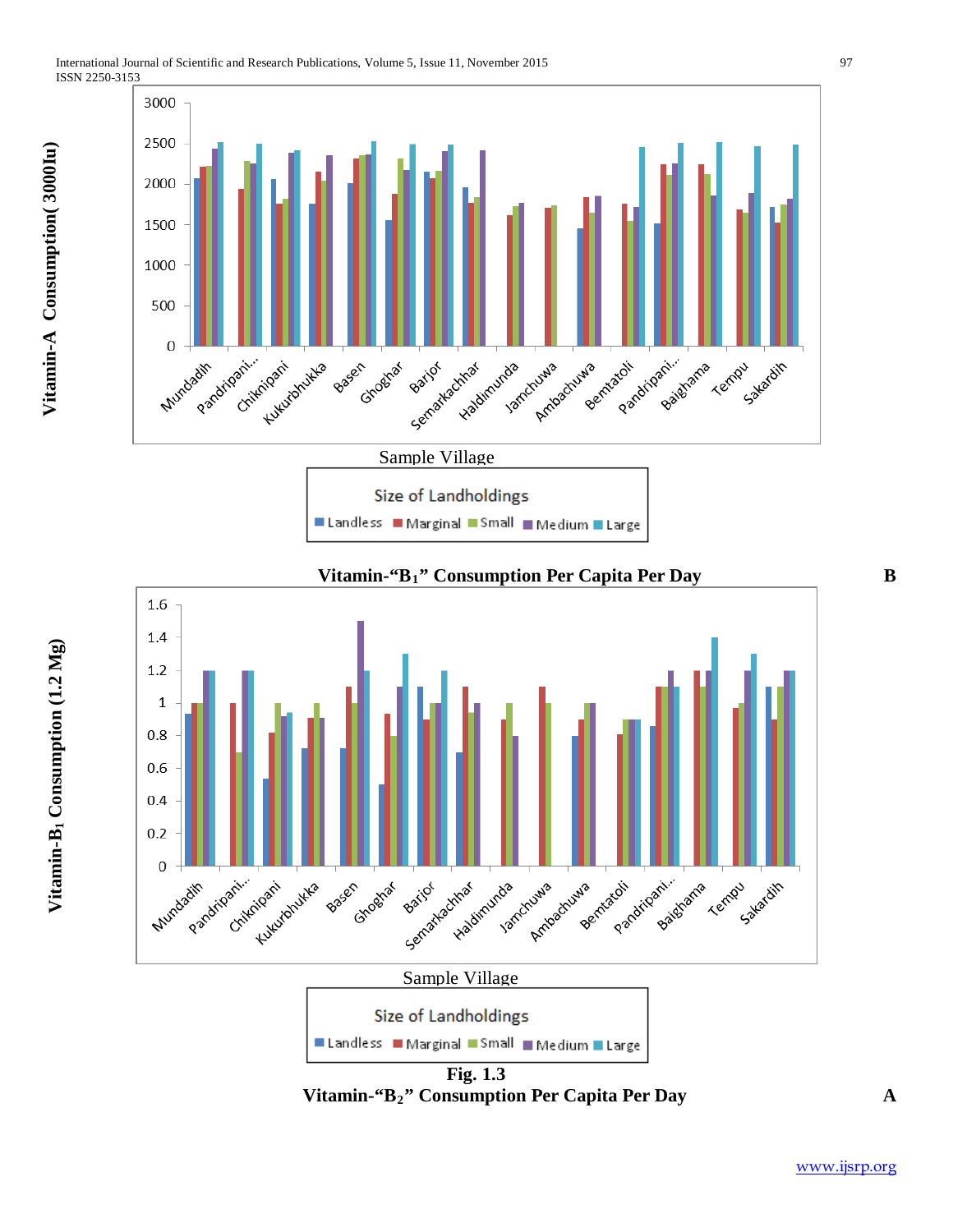





**Fig. 1.4 Iron Consumption Per Capita Per Day A**

**Vitamin-B Consumption 2 (1.32Mg)**

Vitamin-B<sub>2</sub>Consumption (1.32Mg)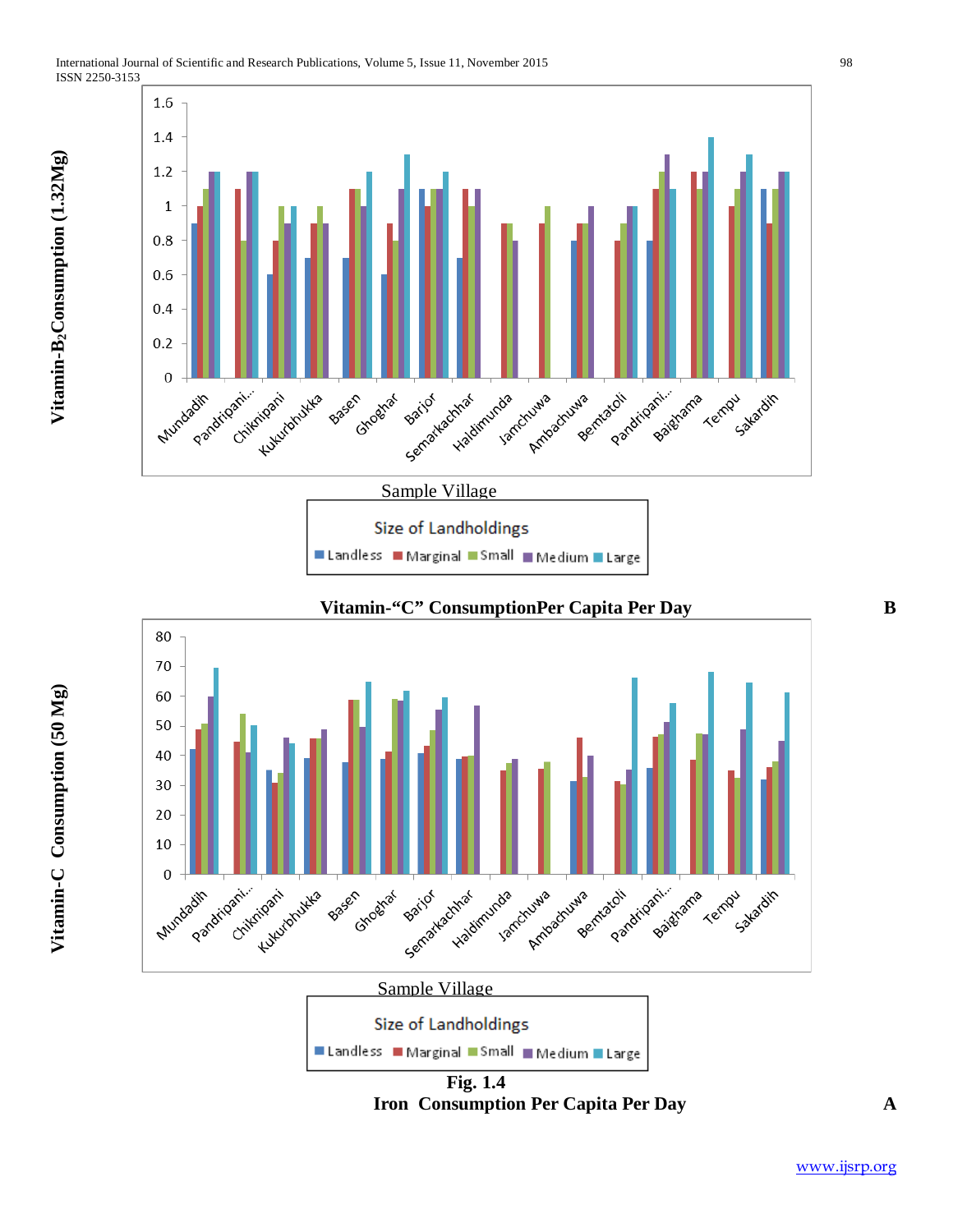

**Fig. 1.5**

**Table No.1 District Jashpur- Size of Landholdings in Sample Village**

|                |                       | <b>Size of Landholdings</b> |                          |                            |      |                             |      |                              |      |                          |                          |                                        |      |
|----------------|-----------------------|-----------------------------|--------------------------|----------------------------|------|-----------------------------|------|------------------------------|------|--------------------------|--------------------------|----------------------------------------|------|
| S.No.          | <b>Sample Village</b> | <b>Landless</b>             |                          | <b>Marginal</b><br>(<1 ha) |      | <b>Small</b><br>$(1-2)$ ha) |      | <b>Medium</b><br>$(2-4)$ ha) |      | Large<br>$($ >4 ha)      |                          | <b>Total No. of</b><br><b>Holdings</b> |      |
|                |                       |                             |                          |                            |      |                             |      |                              |      |                          |                          |                                        |      |
|                |                       |                             | <b>Mundadih</b>          | 02                         | 6.9  | 12                          | 41.4 | 08                           | 27.6 | 04                       | 13.8                     | 03                                     | 10.3 |
| $\overline{2}$ | Pandaripani           |                             | $\overline{\phantom{a}}$ | 16                         | 72.7 | 04                          | 18.3 | 01                           | 04.5 | 01                       | 4.5                      | 22                                     | 4.8  |
|                | (Patwakona)           | $\overline{\phantom{0}}$    |                          |                            |      |                             |      |                              |      |                          |                          |                                        |      |
| 3              | Chiknipani            | 02                          | 5.7                      | 26                         | 74.3 | 0 <sub>3</sub>              | 08.6 | 02                           | 05.7 | 02                       | 5.7                      | 35                                     | 7.5  |
| 4              | Kukurbhukka           | 04                          | 9.8                      | 25                         | 60.9 | 10                          | 24.4 | 02                           | 04.9 | $\overline{\phantom{0}}$ | $\overline{\phantom{0}}$ | 41                                     | 8.8  |
| 5              | Basen                 | 02                          | 7.8                      | 13                         | 50.0 | 09                          | 34.6 | 01                           | 03.8 | 01                       | 3.8                      | 26                                     | 5.6  |
| 6              | Ghoghar               | 01                          | 4.4                      | 11                         | 47.8 | 0.5                         | 21.7 | 04                           | 17.4 | 02                       | 8.7                      | 23                                     | 4.9  |
| $\tau$         | <b>Barjor</b>         | 01                          | 3.6                      | 15                         | 53.6 | 09                          | 32.1 | 01                           | 03.6 | 02                       | 7.1                      | 28                                     | 6.0  |
| 8              | <b>Semarkachhar</b>   | 02                          | 6.9                      | 12                         | 41.4 | 12                          | 41.4 | 03                           | 10.3 |                          |                          | 29                                     | 6.2  |
| 9              | Haldimunda            | $\overline{\phantom{0}}$    | $\overline{\phantom{0}}$ | 20                         | 66.7 | 09                          | 30.0 | 01                           | 03.3 | $\overline{\phantom{0}}$ | $\overline{\phantom{0}}$ | 30                                     | 6.5  |
| 10             | Jamchua               | $\overline{\phantom{0}}$    |                          | 27                         | 93.1 | 02                          | 06.9 | $\overline{a}$               |      | $\overline{\phantom{a}}$ | $\overline{\phantom{0}}$ | 29                                     | 6.2  |
| 11             | Ambachua              | 02                          | 6.3                      | 13                         | 40.6 | 13                          | 40.6 | 04                           | 12.5 | $\overline{a}$           | $\overline{a}$           | 32                                     | 6.9  |
| 12             | <b>Bemtatoli</b>      | $\overline{\phantom{0}}$    |                          | 31                         | 77.5 | 04                          | 10.0 | 02                           | 05.0 | 03                       | 7.5                      | 40                                     | 8.6  |
| 13             | Pandaripani           | 02                          | 8.3                      | $0.5^{\circ}$              | 20.8 | 12                          | 50.0 | 03                           | 12.6 | 02                       | 8.3                      | 24                                     | 5.2  |
|                | (Ghamaria)            |                             |                          |                            |      |                             |      |                              |      |                          |                          |                                        |      |
| 14             | <b>Baighama</b>       | $\overline{\phantom{0}}$    | $\overline{\phantom{0}}$ | 05                         | 17.9 | 11                          | 39.3 | 11                           | 39.3 | 01                       | 3.5                      | 28                                     | 6.0  |
| 15             | <b>Tempu</b>          | $\overline{a}$              |                          | 06                         | 22.3 | 10                          | 37.0 | 07                           | 25.9 | 04                       | 14.8                     | 27                                     | 5.8  |
| 16             | <b>Sakardih</b>       | 01                          | 4.5                      | 09                         | 40.9 | 10                          | 45.6 | 01                           | 04.5 | 0 <sub>1</sub>           | 4.5                      | 22                                     | 4.8  |
|                | <b>Total</b>          | 19                          | 3.6                      | 246                        | 51.4 | 131                         | 29.0 | 47                           | 10.9 | 22                       | 5.1                      | 465                                    | 100  |

Calculated by author

**Iron Consumption (20 Mg)**

Iron Consumption (20 Mg)